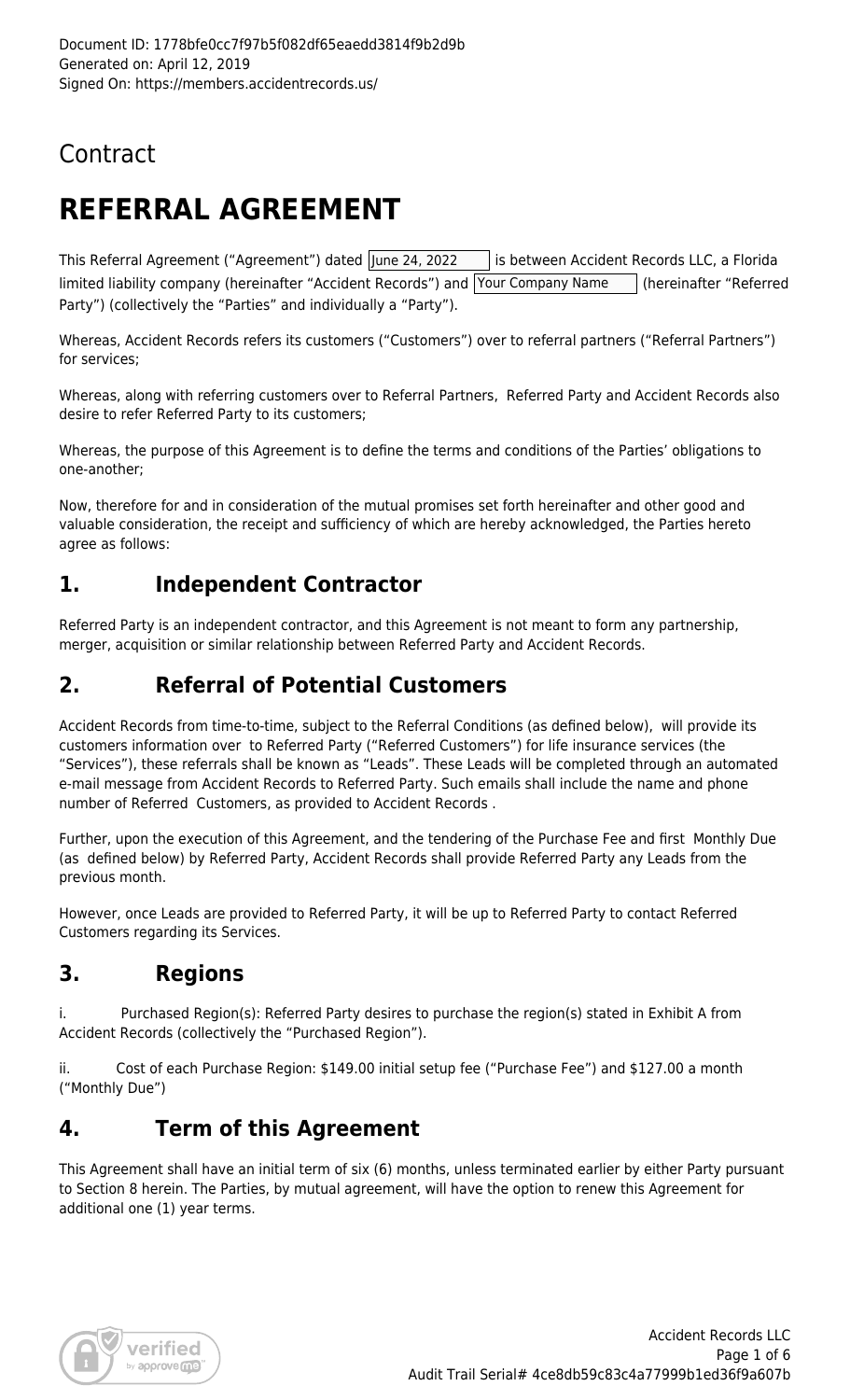#### **5. Referral Conditions**

Accident Records shall only refer Referred Customers over to Referred Party when the below conditions are met (collectively the "Referral Conditions"):

i. Referred Party has tendered the initial Purchase Fee and is current on its Monthly Dues.

ii. The Purchased Region is currently under an active subscription with a Referral Partner. In the event that a Purchased Region is not under an active subscription, the obligations (including the Monthly Dues and tendering of Leads) of the Parties' in this Agreement shall be suspended, until the Purchased Region is again placed under an active subscription with a Referral Partner.

#### **6. Compliance**

In furtherance of this Agreement, Referred Party shall comply with all applicable federal, state and local laws. This includes, but is not limited to, when contacting Accident Records' Customers and offering and providing Referred Party's Services to Customers.

#### **7. Indemnification**

To the fullest extent by law, Referred Party shall indemnify, defend, and hold Accident Records, it's affiliates, and its respective officers, directors, employees, contactors and agents (each an "Indemnified Party") harmless, from and against any action, claim, suit, demand, loss, liability, penalty, fine, cost or expense (including reasonable attorney's fees and court costs), investigation or other proceeding (collectively "Claims") to the extent such Claims result from a) Referred Party 's breach of this Agreement; b) Referred Party 's breach of Federal, State, or local laws; or c) Referred Party 's action, omission, or negligence.

Upon the receipt of a notice of a Claim involving Accident Records (including a Claim involving Accident Records' Customers), Referred Party shall notify Accident Records of the Claim, the amount demanded, and all relevant facts and circumstances surrounding such Claim.

Moreover, upon demand by Indemnified Party for any defense or indemnification hereunder, Referred Party shall comply with its obligations hereunder. Further, if defense is demanded, Referred Party shall quickly select counsel approved by Indemnified Party (to which approval will not be unreasonably withheld) and coordinate the defense of Indemnified Party, at it's own expense.

## **8. Termination**

Either Party may terminate this Agreement at any time, by providing thirty (30) days advance notice to the other Party. However, even upon this Agreement's termination, all amounts due and owed, or that become due and owing after termination, by Referred Party to Accident Records pursuant to this Agreement, shall be tendered to Accident Records by Referred Party when they become due. Notwithstanding anything to the contrary, Accident Records may terminate this Agreement at any time, without consequence, for Referred Party's breach of the terms herein.

#### **9. Notice**

All formal notices or communications required or permitted under this Agreement shall be in writing and shall be hand delivered or sent by registered, or certified mail, postage prepaid, return receipt requested, or by telecopies (provided that a confirming copy is sent by recognized overnight courier) or by recognized overnight courier, to the intended recipient at the address and attention designated below, or to such other address or attention as the Parties may have designated in a written notice given pursuant to this Section. Any such notice or communication shall be effective upon the earlier of actual receipt or deemed delivery. Delivery shall be deemed to have occurred as follows: if hand delivered, on the day so delivered; if mailed, three business days after the date so mailed; if telecopies, upon written confirmation by the sending machine of effective transmission or upon telephone confirmation of receipt; and if sent by recognized overnight courier, the next business day.

If sent to Accident Records:

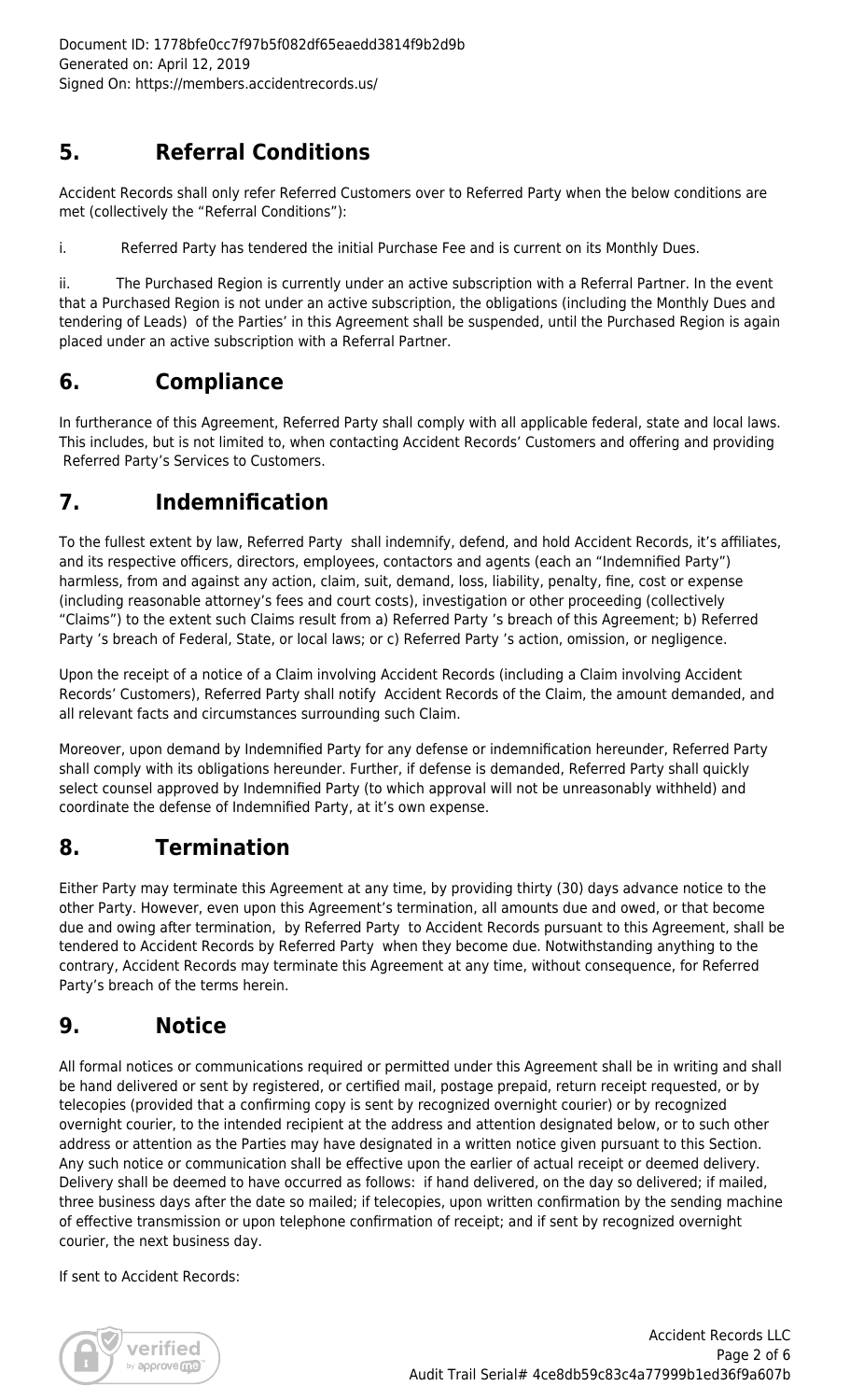Accident Records LLC 5633 State Road 54, Suite C New Port Richey, FL 34652

With email copy to: accrecus@gmail.com

If sent to Referred Party :

## **10. Confidentiality**

Customers are referred over to Referred Party in confidence. Nothing herein shall provide Referred Party with the right to utilize, sell, or market Customers' contact or personal information. Moreover, Referred Party shall not utilize Referred Customers information except to the extent necessary to provide its Services to Customers. All Customer information tendered to Referred Party shall be kept in strict confidence.

#### **11. Representations and Warranties**

Referred Party represents and warrants the following:

i) The corporate authority signing on Referred Party's behalf has the necessary power to sign this Agreement and carryout the obligations herein.

ii) Referred Party complies with all applicable local, state, and federal laws.

iii) There is no pending litigation or contract that may affect Referred Party's performance under this Agreement.

Except as specifically set forth in this Agreement, to the maximum extent permitted by law, the Parties disclaim all warranties and representations, whether express, implied, or statutory, with respect to the referral services provided to Referred Party by Accident Records, including without limitation, the implied warranties of merchantability, fitness for a particular purpose, or warranties arising from a course of dealing, usage or trade practice. Further, Accident Records does not make any warranty regarding the quality of the Leads or that the Leads will meet Referred Party's expectations, or that the Leads will lead to the sale of Referred Party's Services.

Moreover, Accident Records does not make any warranty or representation, as to the number of Leads, Accident Records will make onto Referred Party.

#### **12. Severability**

If any provision or the scope of any provision of this Agreement is found to be unenforceable or too broad by judicial decree, the Parties agree that such provisions shall be curtailed only to the extent necessary to conform to law to permit enforcement of this Agreement to its full extent.

#### **13. Entire Agreement**

Each of the Parties agrees and acknowledges that this Agreement (i) constitutes the entire agreement and supersedes all prior and contemporaneous agreements, understandings, negotiations and discussions, whether oral or written, among the Parties with respect to the subject matter of this Agreement, and (ii) is not intended to confer any rights or remedies, or impose any obligations, on any person other than the Parties hereto. Each of the Parties expressly agrees and acknowledges that, other than those statements expressly set forth in this Agreement, it is not relying on any statement, whether oral or written, of any person or entity with respect to its or his entry into this Agreement or to the consummation of the transactions contemplated by this Agreement.

#### **14. Survival**

The rights and obligations of the Parties herein shall survive any expiration or termination of this Agreement to the extent expressly provided herein or as otherwise reasonably required to give effect to the provisions

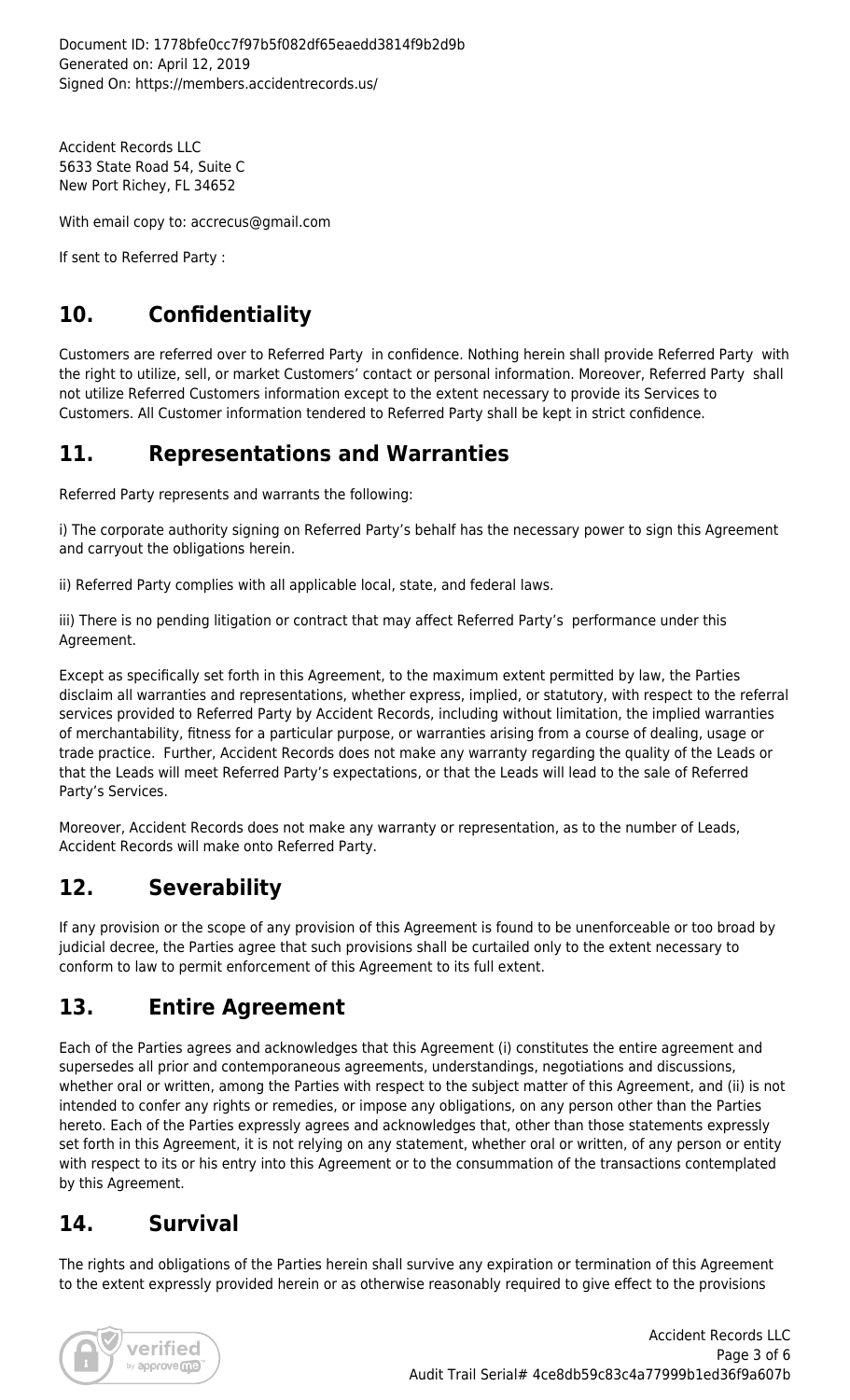hereof.

#### **15. No Waiver**

No waiver of any provision, breach or default under this Agreement shall be deemed a waiver of any subsequent provision, breach or default, nor shall any such waiver constitute a continuing waiver. No waiver by any Party hereunder shall be effective unless in writing and signed by such Party.

#### **16. Cumulative Remedies**

All of the rights and remedies available to the Parties under this Agreement are in addition to, and not in limitation of, the rights and remedies otherwise available at law or in equity.

#### **17. Amendments and Modifications**

This Agreement may be modified only by a written agreement signed by both Parties.  $\Box$ 

#### **18. Successors and Assigns**

This Agreement shall be binding on and shall benefit any and all successors, trustees, permitted assigns and other successors in interest of the Parties. [Nothing herein shall allow Referred Party to assign this Agreement to a third-party without the prior written consent of Accident Records.

#### **19. Survival**

Notwithstanding the expiration, termination, or cancellation of this Contract, it is agreed that those rights and obligations which by their nature and context are intended to survive such expiration or termination will survive beyond such expiration, termination, or cancellation.

#### **20. Counterparts**

This Agreement may be executed in one or more counterparts, all of which shall constitute one and the same Agreement.  $\Box$ 

#### **21. Governing Law**

This Agreement shall be governed by, and construed and enforced in accordance with, the law of the State of Florida, without giving effect to its principles of Conflicts of Law. By entering into this Agreement the Parties submit to the jurisdiction of the State and Federal Courts serving New Port Richey, Florida.

IN WITNESS HEREOF, the Parties hereto have caused this Agreement to be executed in duplicate by their duly authorized representatives as of the day and year first written above.

#### **Referral Partner**

| By: Your Company Name |
|-----------------------|
| Name: Your Name       |
| Title: Your Title     |
| Date: June 24, 2022   |

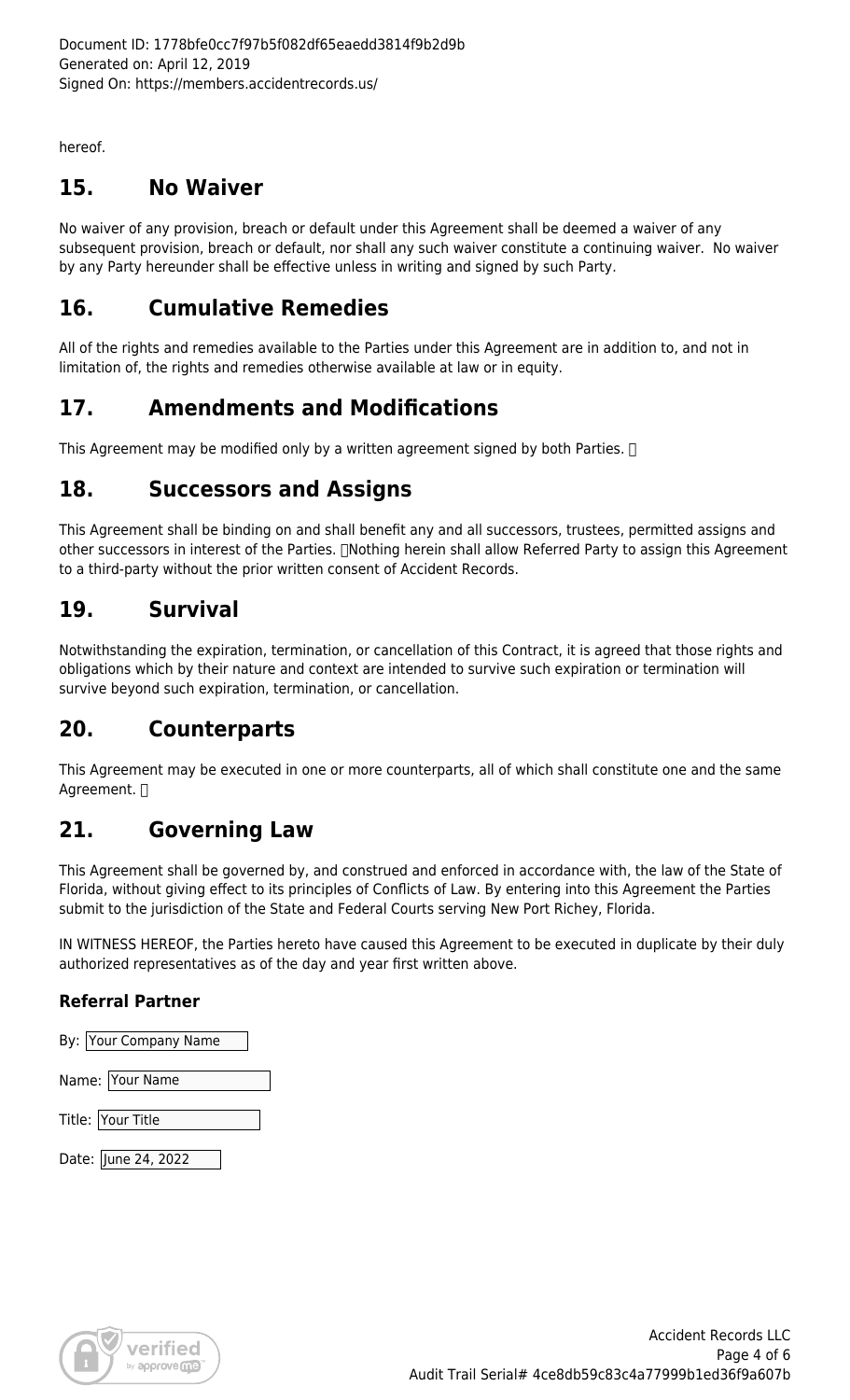Document ID: 1778bfe0cc7f97b5f082df65eaedd3814f9b2d9b Generated on: April 12, 2019 Signed On: https://members.accidentrecords.us/

Richard M Hull

 $\boldsymbol{\times}$ 

 $\chi$ 

Signed By Richard Hull Signed On: May 9, 2020